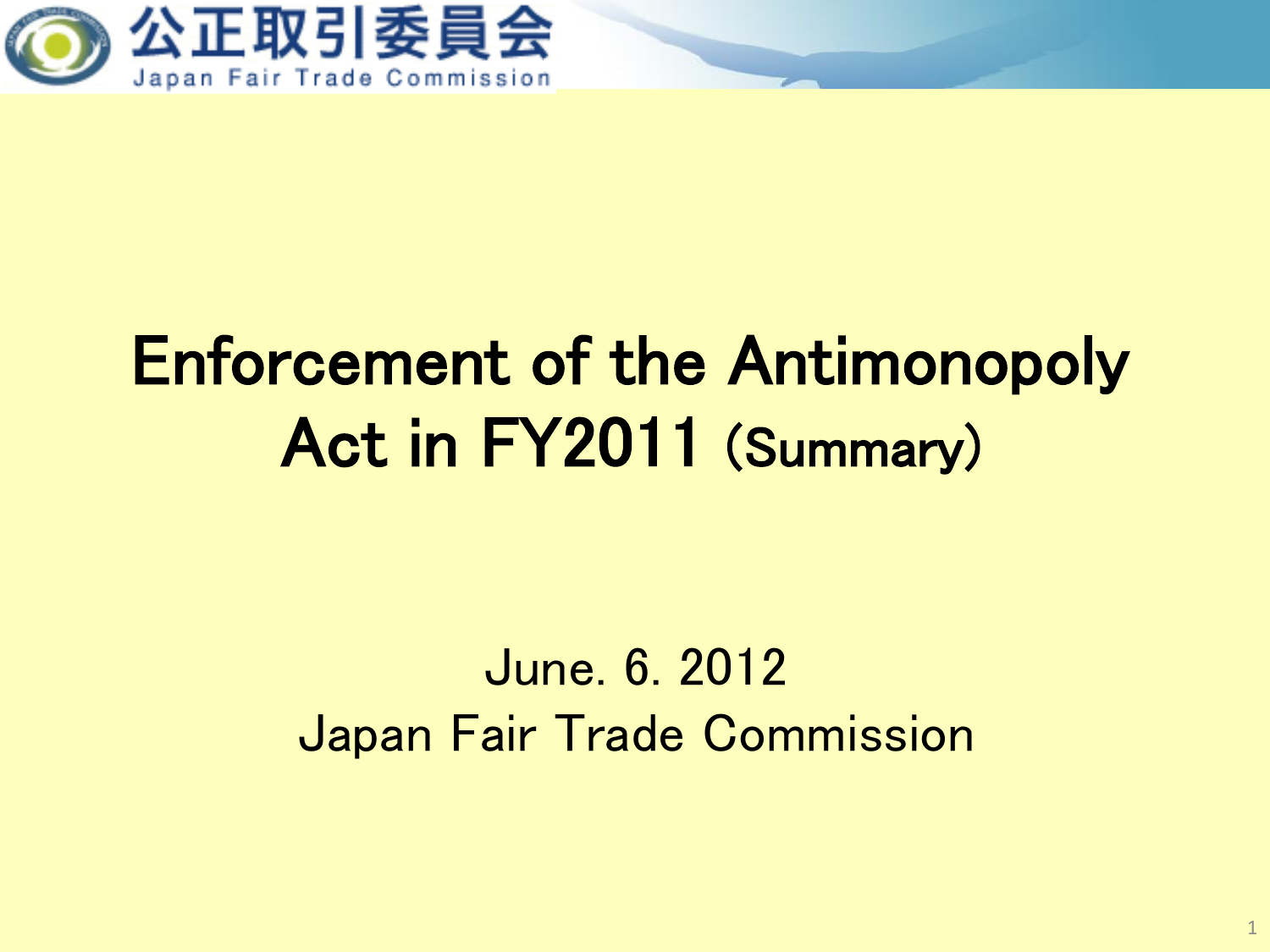Cease and Desist Orders and Surcharge Payment Orders<sup>(O</sup>

#### **□ The number of cease and desist orders : 22 cases**

| <b>Bid-rigging</b>                                                         | 12             | Including cases of bid riggings<br>initiated by government |
|----------------------------------------------------------------------------|----------------|------------------------------------------------------------|
| Price-fixing cartels                                                       | 5              |                                                            |
| Abuse of superior bargaining position                                      | 3              |                                                            |
| Interference with a competitor's<br>Transactions, Resale price restriction | $\overline{2}$ |                                                            |

□ The total amount of surcharge: 533million US \$ (2nd after one in FY2010)  $\times$ 1

- $\triangleright$  Including 55.9million US\$ (3 cases of surcharge concerning abuse of superior bargaining position ※2)
	- prior to the 2005 revision of the Antimonopoly Act, the amount of surcharge in FY2011 is a new ※1 Compared in the total amount of surcharge excluding decisions ordering surcharge payment high.
	- ※2 Abuse of superior bargaining position is subject to the surcharge payment orders since January 2010 due to the 2009 revision of the Antimonopoly Act.
	- ※3 83.05¥/\$ (Trade Statistics of Japan, 2012/3/25~2012/3/31)

Japan Fair Trade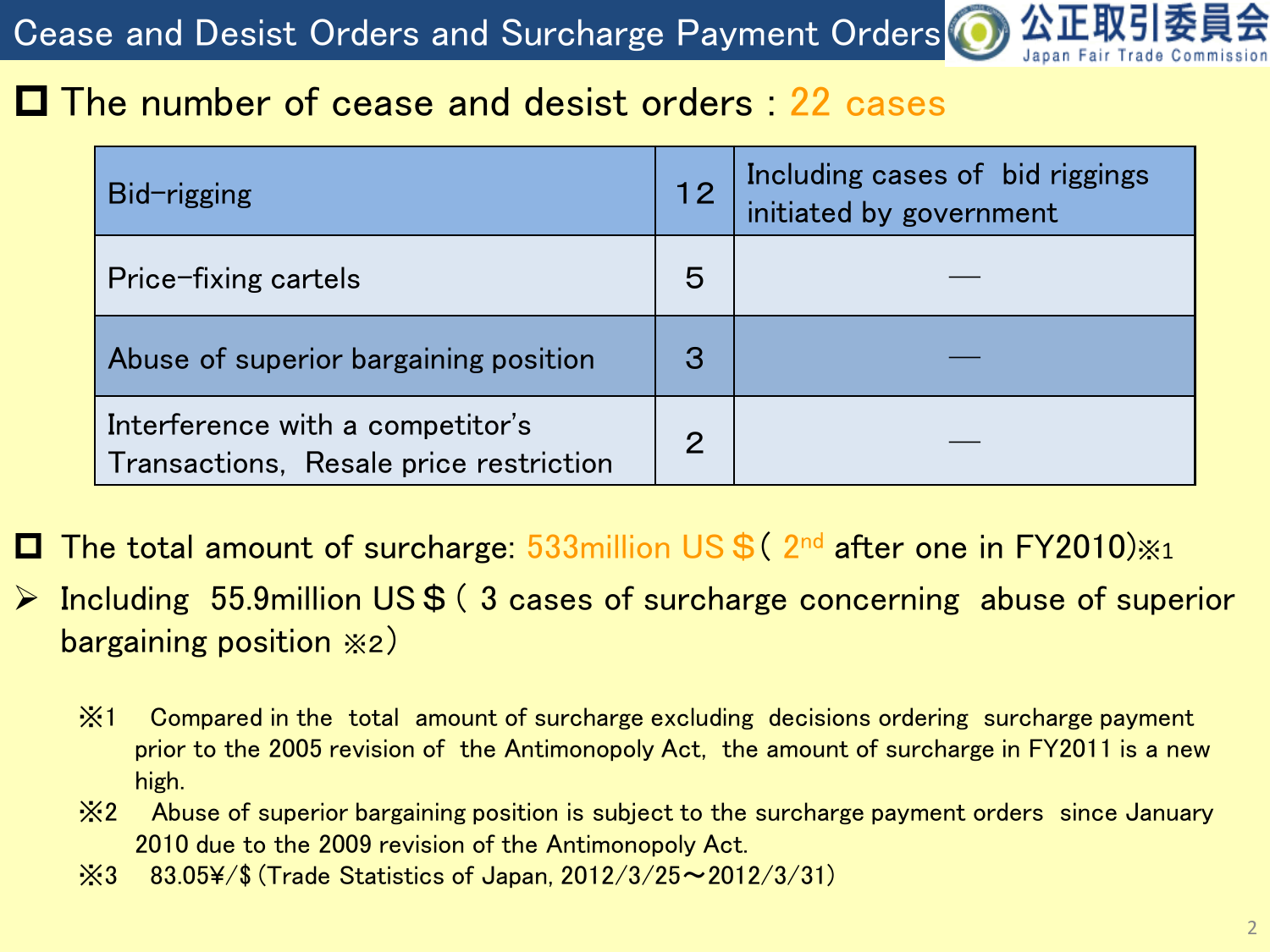### Elimination of price-fixing cartels・bid-rigging ①

#### $\Box$  **JFTC** protects consumer interest

#### by eliminating price-fixing cartels and bid riggings.

- $\triangleright$  The market size of 17 cases in which JFTC took legal measures is 6.7 billion US \$ in total.
- $\triangleright$  JFTC focuses on the fields closely relating to people's living are protected.
- $\triangleright$  JFTC also focuses on Bid Riggings initiated by government, in which officials working for central/local government offices harm public interest (Bid-rigging for Engineering and Paving Works ordered by the Prefecture of Ibaraki) .

| The fields closely relating<br>to people's living(Example)                      | The relation to people's living (Example)                                                                                                                           |  |  |  |
|---------------------------------------------------------------------------------|---------------------------------------------------------------------------------------------------------------------------------------------------------------------|--|--|--|
| Automotive wire harness                                                         | Electrical-circuits which play a role of the transmission of electric<br>current and signals to operate each device in an automobile, such<br>as audios and airbags |  |  |  |
| Air separation gas                                                              | Cutting or welding steel, Rapid freezing of food product,<br>Semiconductor manufacturing                                                                            |  |  |  |
| <b>LPG</b> instruments                                                          | Home distribution of LPG                                                                                                                                            |  |  |  |
| <b>Public construction</b>                                                      | Tunnel construction, Road pavement, River improvement                                                                                                               |  |  |  |
| $\frac{1}{2}$ 83.05¥/\$ (Trade Statistics of Japan, 2012/3/25 $\sim$ 2012/3/31) |                                                                                                                                                                     |  |  |  |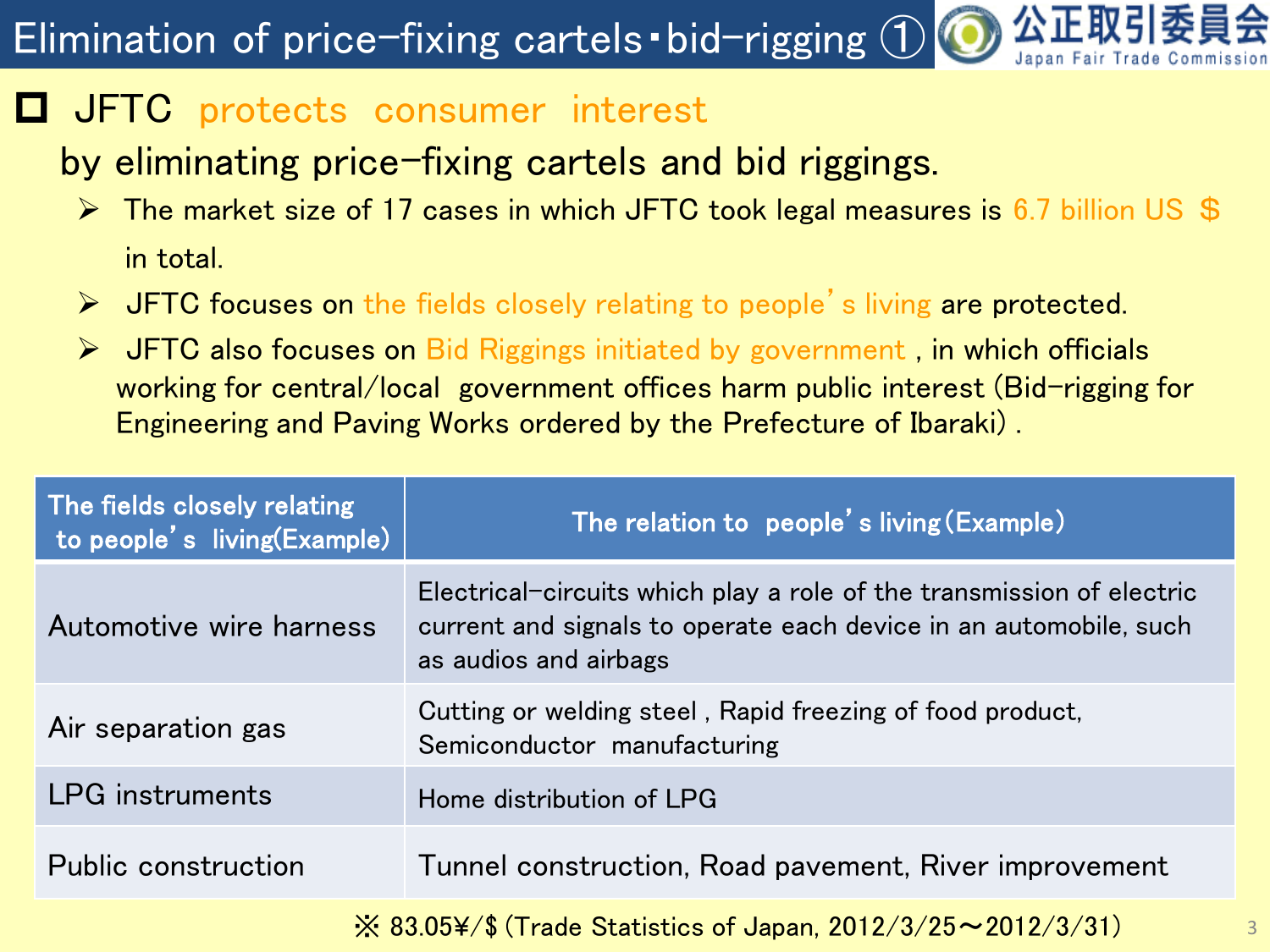公正取 Elimination of price-fixing cartels • bid-rigging 2

 $\blacksquare$  Investigation with other competition authorities

(bid-rigging conspiracies for automotive wire harness and related products)

- Within the scope of laws and regulations of Japan,
	- JFTC exchanged information for the investigation with other competition authorities including DOJ, EC and others.
- JFTC had ever exchanged information with other competition authorities concerned in the cases of Marine Hose Manufacturers , Manufacturers of Cathode Ray Tubes for Televisions.
- $\triangleright$  In response to globalization of economy, JFTC will continue to further promote the cooperation with other competition authorities.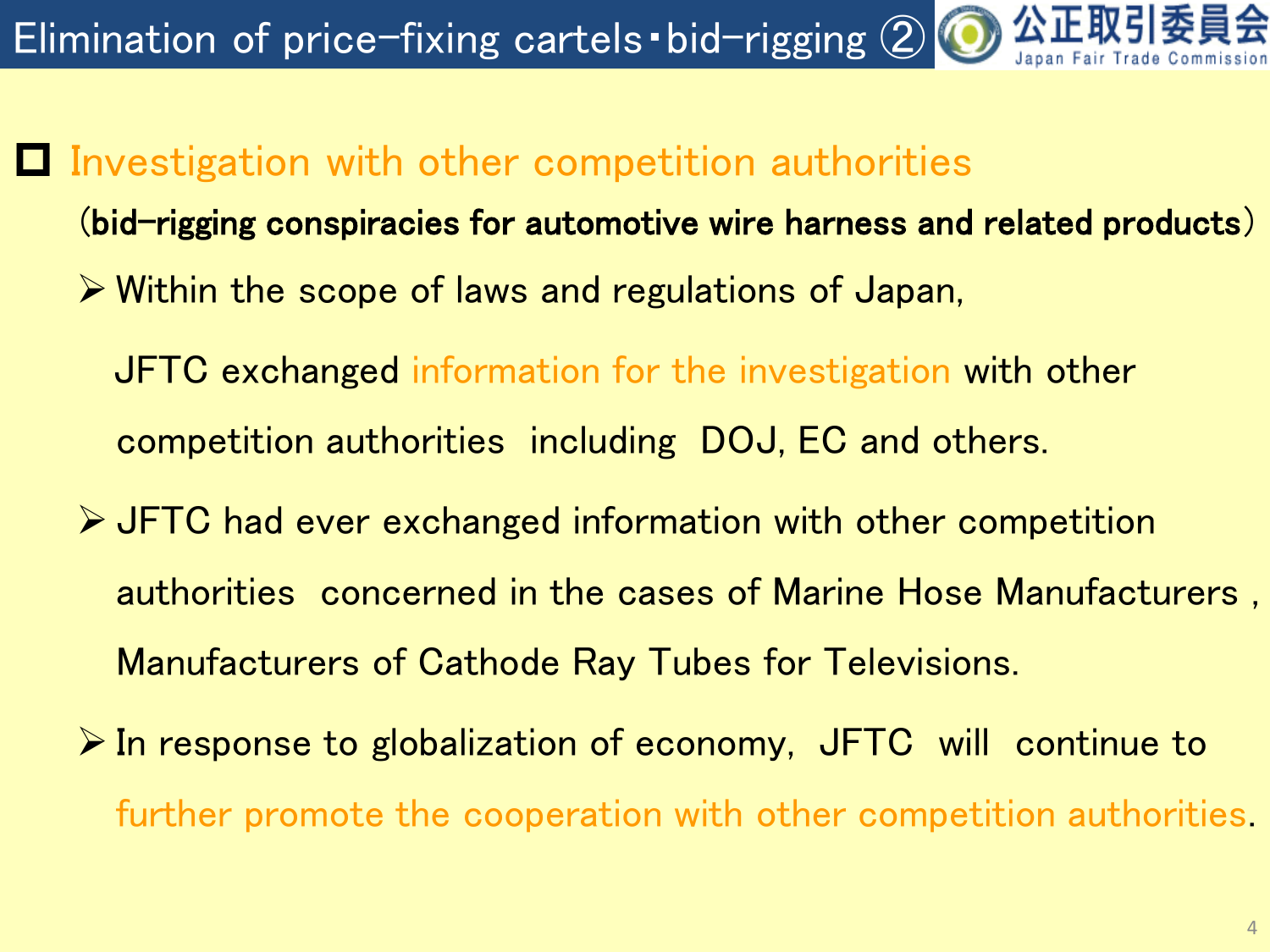

 Due to the 2009 revision of the Antimonopoly Act, Abuse of Superior Bargaining Position has been subject to the surcharge payment order since Jan. 2010.

The total amount of surcharges in 3 cases is 55.9 million  $\mathsf{US}\,\mathsf{\$}$ .

| <b>Name</b>                                                                                                                                                                                                                                                                                                      | The amount<br>of surcharge<br>(S) | <b>Examples of Abuse of Superior Bargaining Position</b>                                                                                                                                                                                                            |  |  |
|------------------------------------------------------------------------------------------------------------------------------------------------------------------------------------------------------------------------------------------------------------------------------------------------------------------|-----------------------------------|---------------------------------------------------------------------------------------------------------------------------------------------------------------------------------------------------------------------------------------------------------------------|--|--|
| <b>EDION Corporation</b><br>(Feb. 2012)                                                                                                                                                                                                                                                                          | 48.7million                       | EDION had caused 130 suppliers to dispatch their 11,000<br>employees to 130 new or renewed stores during 2 years.                                                                                                                                                   |  |  |
| Toys"R"Us-Japan,<br>Ltd.<br>(Dec.2011)                                                                                                                                                                                                                                                                           | 4.4million                        | Toys "R"Us-Japan had returned the unsold goods which<br>were equivalent to 2.4 million $$$ to 60 suppliers, and<br>reduced 4.8 million \$ from considerations to be paid to 80<br>suppliers during 2 years.                                                         |  |  |
| <b>SANYO MARUNAKA</b><br>CO.,LTD.<br>(Jun.2011)                                                                                                                                                                                                                                                                  | 2.7million                        | SANYO MARUNAKA had caused 140 suppliers to<br>dispatch their 4,200 employees for open, complete<br>renovation, layout change, etc. and had caused 130<br>suppliers to provide for itself 0.4 million \$for open or<br>events taken placed by itself during 3 years. |  |  |
| $\frac{1}{2}$ as $\frac{1}{2}$ ( $\frac{1}{2}$ ) $\frac{1}{2}$ ( $\frac{1}{2}$ ) $\frac{1}{2}$ ( $\frac{1}{2}$ ) $\frac{1}{2}$ ( $\frac{1}{2}$ ) $\frac{1}{2}$ ( $\frac{1}{2}$ ) $\frac{1}{2}$ ( $\frac{1}{2}$ ) $\frac{1}{2}$ ) $\frac{1}{2}$ ( $\frac{1}{2}$ ) $\frac{1}{2}$ ) $\frac{1}{2}$ ) $\frac{1}{2}$ ) |                                   |                                                                                                                                                                                                                                                                     |  |  |

 $\,\times\,$  83.05¥/\$ (Trade Statistics of Japan, 2012/3/25 $\sim$ 2012/3/31)  $\,$  5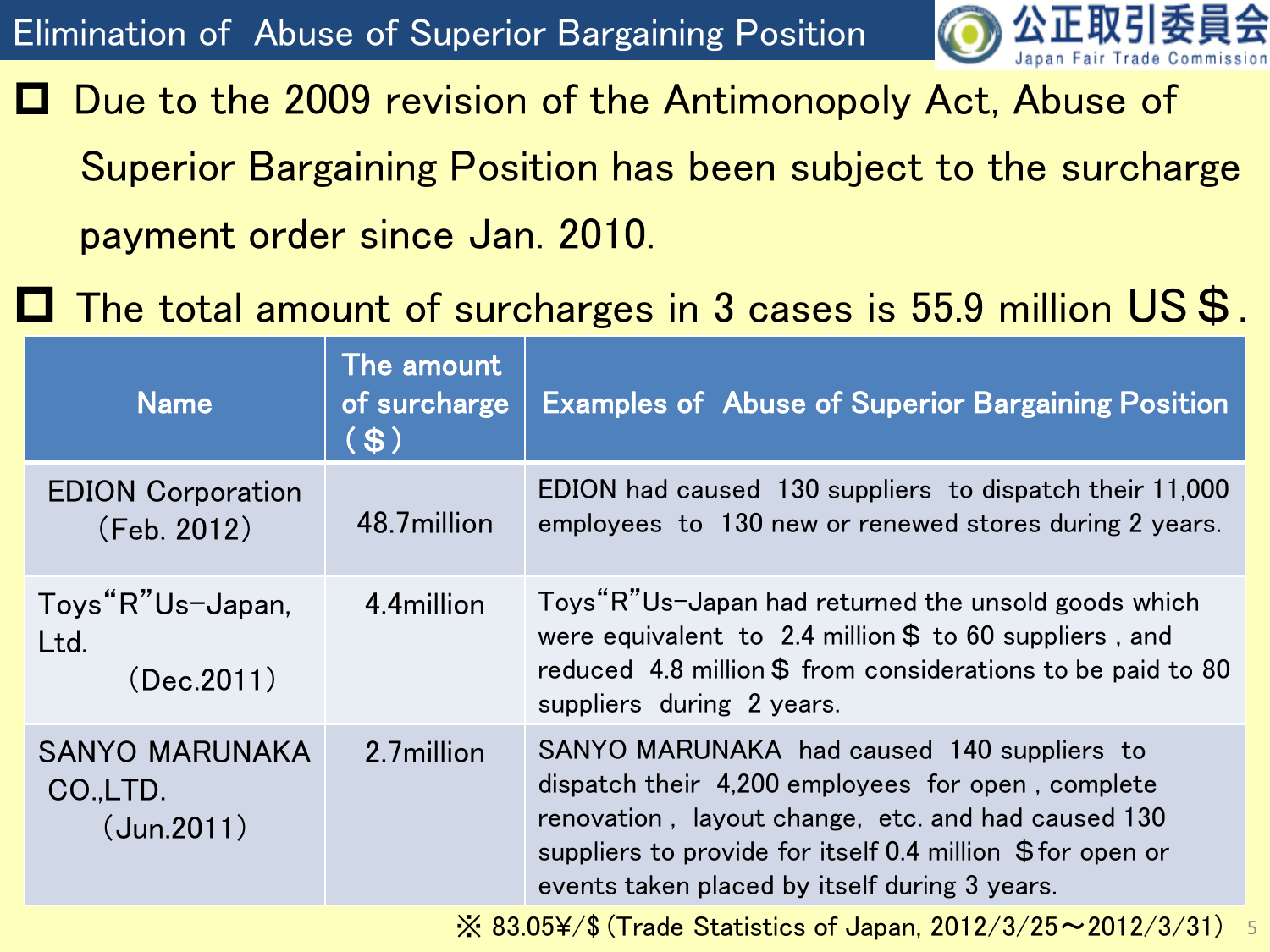## Elimination of unjust low price sales



- **O** JFTC acted vigorously against violations and swiftly adopted strict preventive measures.
	- ▶ Publication of Warning KK Nagatayakuhin (drugstore) with suspicion of unjust low price sales of beer etc.(Nov. 2011).
	- $\triangleright$  The investigation period is within 2 months in principle, and cautions are issued to enterprises whose actions may lead to infringements in terms of preventive measures.

| <b>FY</b>          | 2009   | 2010  | 2011   |
|--------------------|--------|-------|--------|
| Liquor             | 700    | 1,028 | 1, 138 |
| Petroleum Products | 956    | 714   | 444    |
| Home Appliances    | 1, 425 | 856   | 142    |
| <b>Others</b>      | 144    | 102   | 48     |
| Total              | 3, 225 | 2,700 | 1, 772 |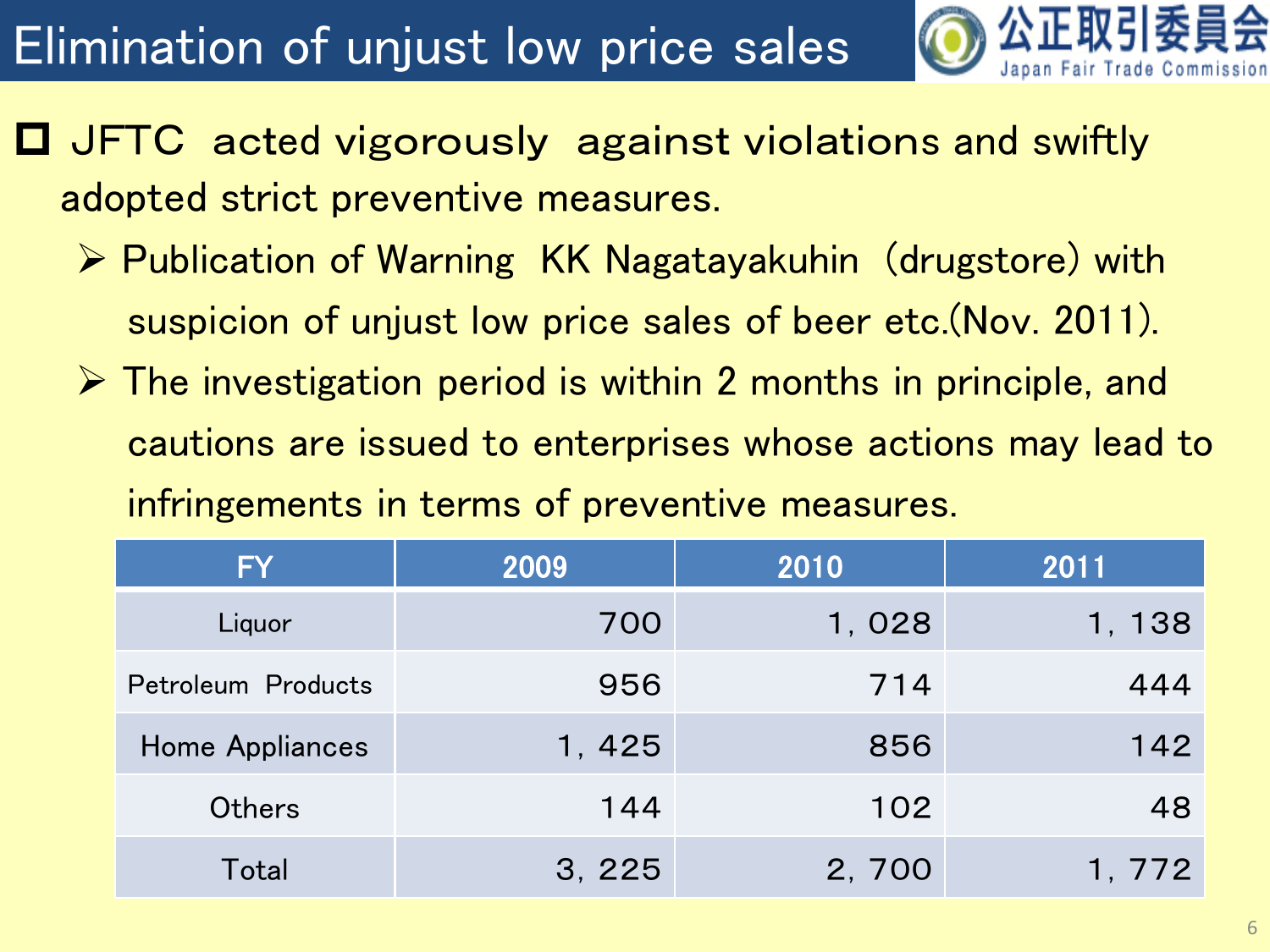

JFTC protected competition in the mobile SNS market.

- ▶ Cease and Desist Order against DeNA Co., Ltd. (Jun. 2011)
- $\triangleright$  DeNA forced social game developers not to provide their games through GREE.
- **► DeNA** unjustly interfered transaction between social game developers and GREE , and impeded fair competition in the transaction of social games.